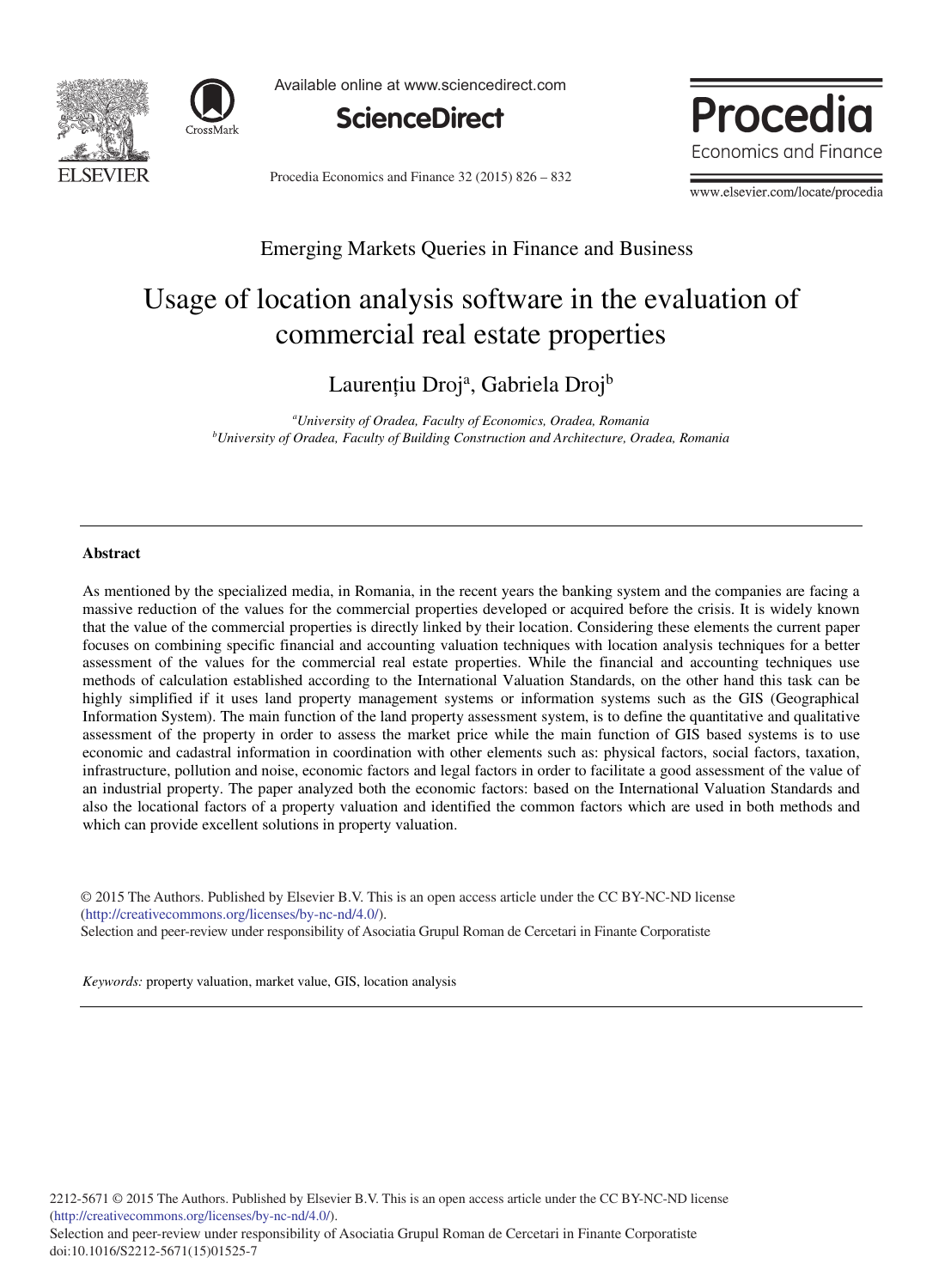#### **1. Introduction**

Affected by the crisis the value of the properties all over Romania witnessed a significate decrease in the last four years. This effect was mainly felt by the banking system, the companies or by some local authorities which are facing a massive reduction of the values for the commercial properties developed or acquired before the crisis. As an effect of these negative changes most Romanian companies reduced the values of their assets in their financial reporting documents. For the Romanian companies which are registered and traded on the Bucharest Stock Exchange the effect was witnessed as negative corrections to the total assets of the companies. In the same time it is widely known that the value of the commercial properties is directly linked by their location in the first place and is linked to the value of the future income in the second place. Considering these elements, the current paper focuses on combining specific financial and accounting valuation techniques with location analysis techniques for a better assessment of the values for the commercial real estate properties.

Determination of the market value for a commercial property must respect the techniques from the International Valuation Standards (ANEVAR, 2014). These standards are established by the International Valuation Standards Committee (IVSC) and when used to establish the value of particular property the valuation method is choose depending on property category and considering of the scope of the valuation.

Since the experts defined differently the value of a commercial property the International Valuation Standards, 2013 considers the most common to be:

Market value is considered according to IVSC, 2013 to a value exchanged on a specific date between two parties, each of them aware of the market advantages and disadvantages and without any compulsion.

• Net present value of a cash-flow, which is generated by the assessed property for a specific owner and for a special use. This value might be below or above the market value, according to the specific conditions of the market, economy, etc.

• Terminal or liquidation value is the value of a property which is assessed in case of forced liquidation and usually is way below the market value since it assumes that the commercial property is in bankruptcy

• The investment value is considered to be the value which is important to a specific investor. This value might be or might not be upper than the market value of a commercial estate. This value is influenced also by the particular motivation of the investor.

After establishing the type of valuation needed can be selected the proper evaluation methods to be used in any particular case(The European Group of Valuers' Associations, 2012):

• The comparative method **-** considers the market value as the same with the real price recently paid in a transaction for a comparable property. The main difficulty is to establish what the market recognizes to be recent or alike.

• The income-method **-** is another approach based on comparisons which argues that the market value of a property shall be identical to the current value of the income (which is calculated as gross income minus overheads) should come in the future of asset

• The cost method **–** considers the construction/entrepreneur method. It supposes that the cost for substitution, minus depreciation applicable, shall be the same to the value.

Since the goal of this paper is to assess the usage of location analysis software in order to valuate commercial real estate properties the method tested will be the comparative method for which an important factor is the type of the property, location of the property and its connections to other elements such as public services, pollution, so on. Real estate market values may differ in a large extent depending on the type of fiscal and functional areas, reputation and popularity of the quarter, position of the plot in relation to the functions within the town/village, the existence within the area of utilities (electricity, water, phone, heating, gas, etc.), access to additional services (health, education, leisure, recreation, commercial, etc.), and crime rate in the region or possible ecological issues.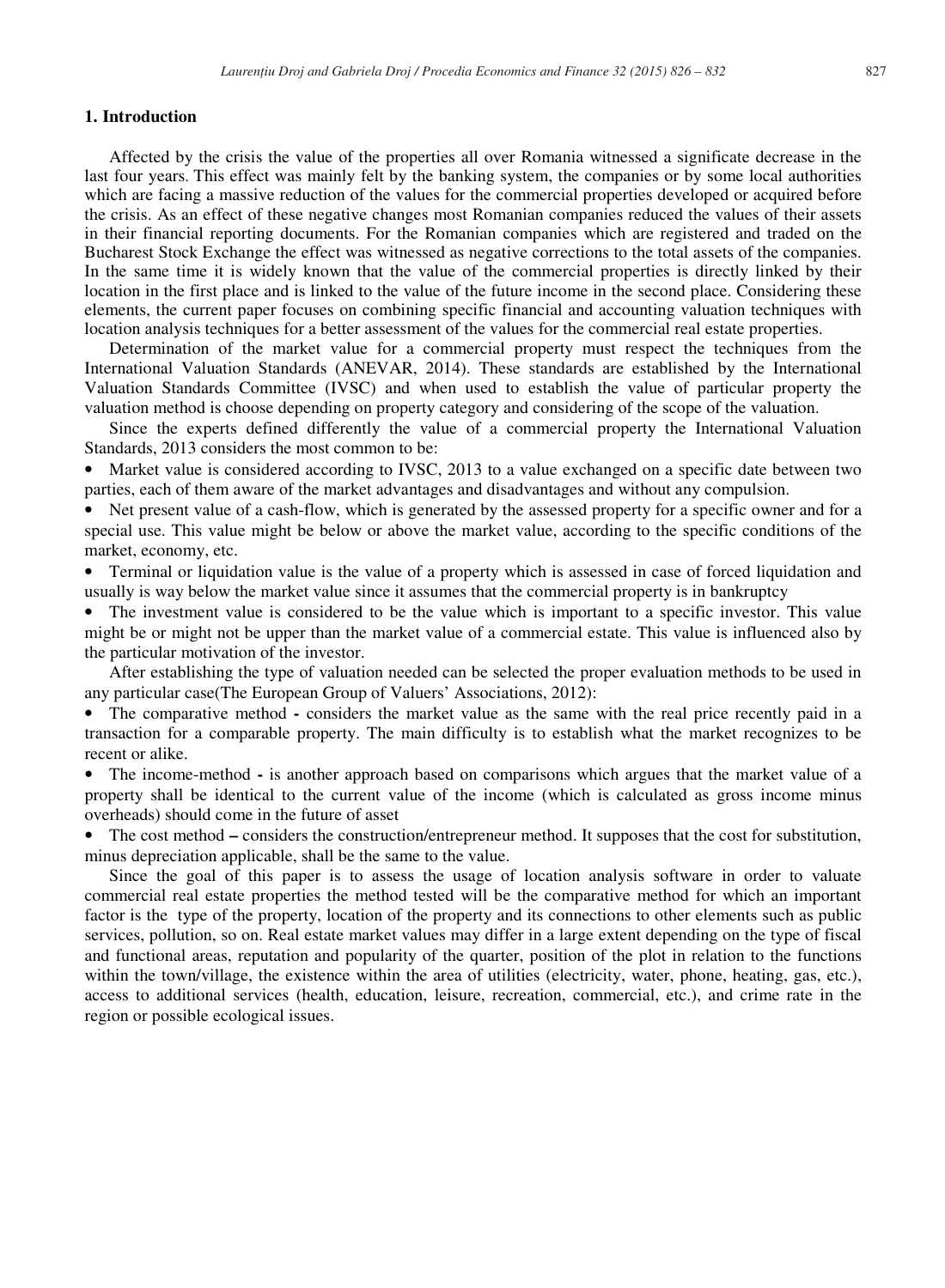

Fig. 1. Commercial real estate valuation system(source Droj G. et all, 2010)

As we presented before, the main function of the evaluation system of ownership, is to establish a quantity and quality assessment of the property and in order to estimate the proper market value. The upper figure shows the internal control, discovery/data gathering and maintenance. Also it shows the market study and the assessment and valuation roles of a real estate valuation system. Management evaluation program should be economic. Real estate valuation is depending on data that which are have the following characteristics: "relevant, accurate, timely, and economical to maintain"(International Valuation Standards Committee, 2013). The relevant data reflect the criteria which make an estate wanted or unwanted in the property market. These criteria are highly relevant in order to select a certain valuation method. All maps/plans and documentations covering data related to the commercial property assessment and taxation of property is considered to be the "fiscal-cadaster" Building, maintenance list and database attributes are the main and therefore most time consuming and costly aspects of assessment and property tax system.

Data management tasks include analysis of needs for data collection and also the strategy for choosing custom based data back-up and recovery facilities. Working steps related to creation and administration of good database properties are including(Droj G. et all, 2010):

• *Development of cadastral maps and parcel identification numbers.* The new created maps must be electronic, because they constitute the main component of a GIS system. A comprehensive and updated package of cadastral maps is ensuring the most efficient approach to register the properties. The thematic maps are detailing the position, profile, and are measuring each plot, being the main factors in determination of the value of the property. Cadastral numbers must exclusively recognize a distinct parcel, and allows linking of surveying data, cadastral data and taxation information. Each time a plot is separated or joined with a different plot, the plot identification number which was initially allocated to identify the plot, will not be used again. A new cadastral number or identifier must be allocated to the plot and the previous identifier must be removed. Otherwise, suffixes might be attributed to a "parent" identification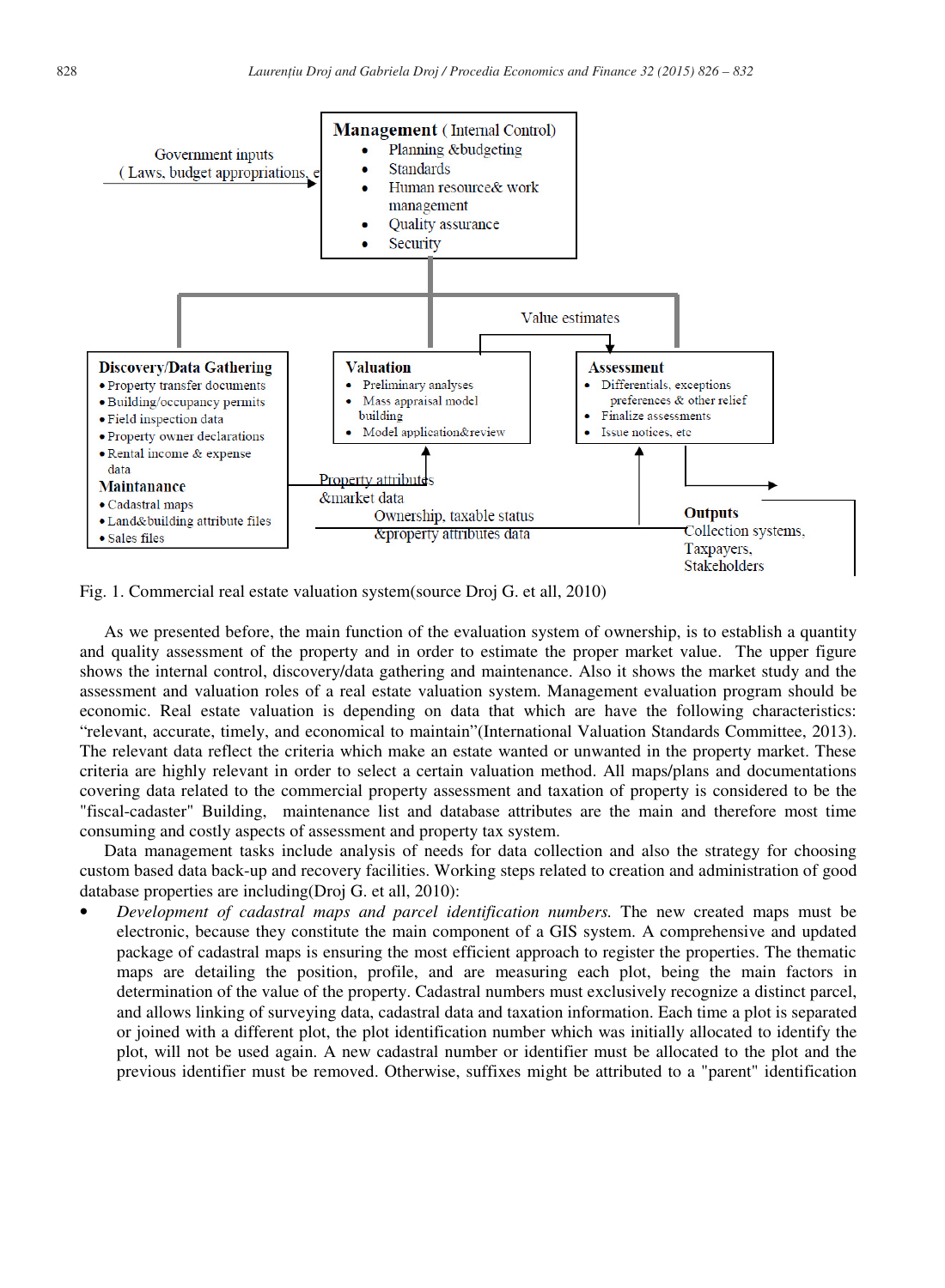number to show if a change has been made. If the plot identification numbers are not exclusive, the market analysis can be confused, taking to unclear tax obligations.

- *Permanent conservation of plot and construction alphanumeric attribute records*.
- *Permanent upkeep of transactions registration*.
- *Permanent updating of the register of ownership and its link to taxation*. Fiscal cadaster should include updated information about the people responsible for assets taxation and the eligibility for tax absolutions or other types of asset tax aid.

### **2. USING GIS IN LAND VALUATION PROCESS**

In recent years, there has been many studies which were done regarding the use of statistical models for valuation of residential properties. The most extensively used statistical model in investigating the relationship between the real estate value and real estate characteristic is the hedonic based regression model (Sibel 2008, Watcher 2005, Lisi 2013). The main motives for this widespread application are investigating domestic demand for the attributes of the properties as well as the index of the construction prices for residential properties (Sheppard, 1999).

The hedonic pricing model calculate the value of a real estate property by decomposing into characteristics like number of bedrooms, number of stories, size of lot and summing the estimated the prince per characteristics. These method was easily automatized but in this case two similar real estate properties with similar characteristics: distance to the centre, size of lot, building material, number of bedrooms, similar surface has closer value. The main criticism for the hedonic model is the price dispersion of the real estate market based on spatiality.

In the property market, it is a well-known fact that the value of a commercial property is essentially created by the location. Therefore introduction of GIS technology into statistical real estate assessment models has been considered to be highly efficient.

The geographical informational system is usually used to improve the efficiency of the real estate statistical valuation models in different ways. Wachter et all(2005) proposed an improvement of the Hedonic based Automated Valuation Models (AVM) based on maximum likehood algorithms. (Wachter et all, 2005) taking in consideration the medium price of neighboring properties, for diverse distances. This solution is calculating the price of a real estate property as an interpolation algorithm. This model has also limitation because two properties in the same neighborhood can be very different as structure and characteristics in order to correct this limitation a "residual" value is added.

We consider that the hedonic statistical valuation models should be improved as spatial decision support systems. The usage of decision making system, which is able to realize spatial analysis, in property valuation is used for supporting the judgment for vendors and buyers and is becoming more and more popular. We propose to extend the functionality of spatial decision support systems in assisting the valuation process too.

The spatial analysis decision making in property market is a GIS based decision support instrument which is established on a systematic and automatic basis, and which can improve manual procedures in the commercial property valuation activity.

In order to evaluate a commercial property, the spatial decision support system must fulfil two types of analyses:

- An analyses regarding the physical and social environment of the property;
- A financial assessment of the properties.

While the financial assessment of the property can be done with hedonic regression methods, or based mainly on the experience of the expert, to analyze the physical and social environment is taking in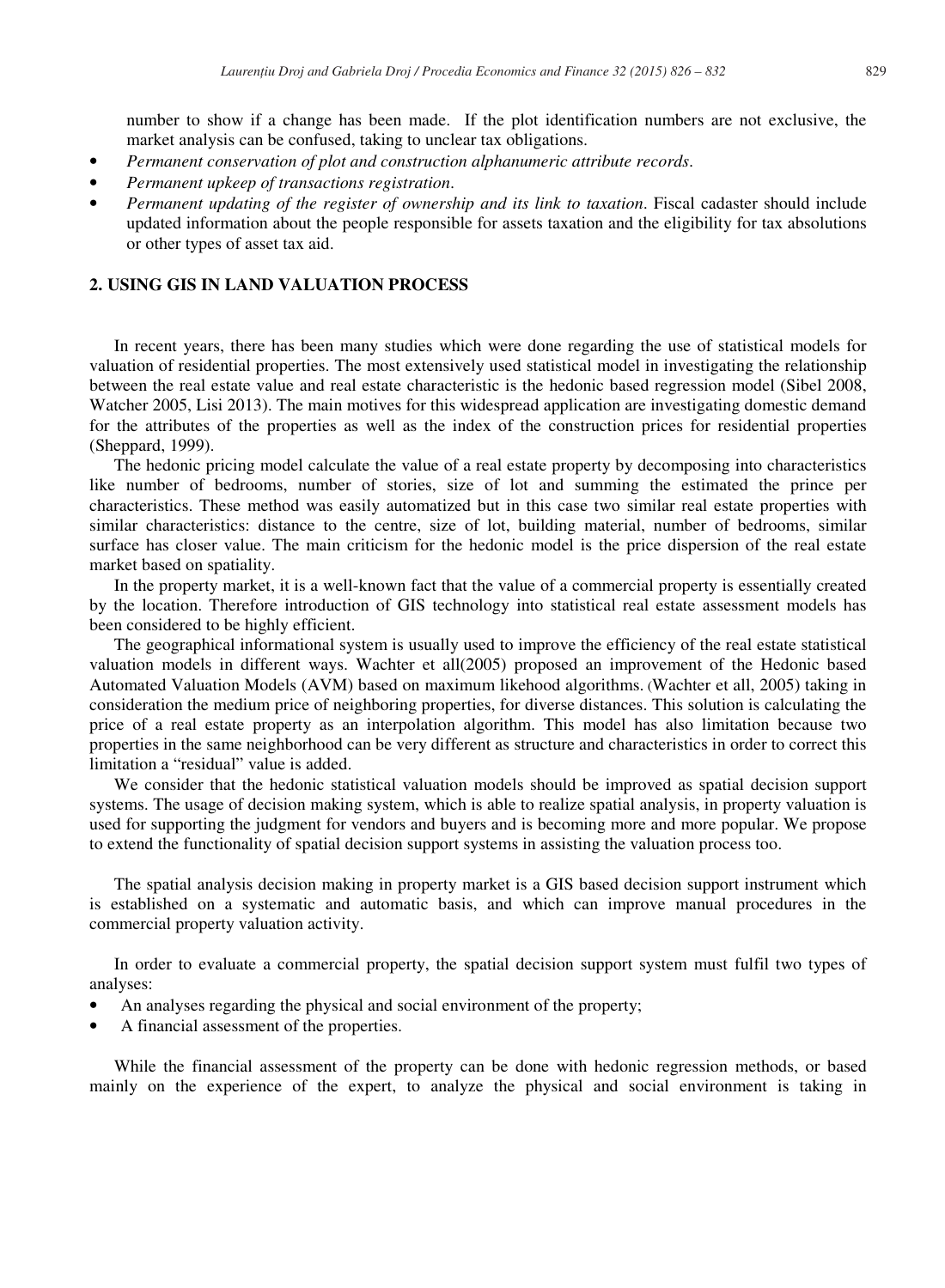consideration the following indicators:

- **Physical factor**: Slope and aspect of the land, vegetation, parks, rivers, natural parks, agricultural potential, landscape, soil conditions,
- **Social factors**: commercial areas, schools and nurseries, hospital and health centers, entertainment possibilities theaters, leisure areas, car parks, open areas, criminality, neighborhood, ;
- **Infrastructure**: road network, public transportation stops, railway stations, supplied basis services ( sewage, water pipelines, electricity, gas, central heating, internet, cable, so on )
- **Environmental factors**: auto traffic pollution and noise, industry pollution, railway noise, airplane noise, pollutions caused by animal breeding ;
- **Economic factors** price trends, taxes,
- **Legal factors** permitted type of functionality, permitted number of floors, permitted construction area,

Since all these elements are included in a Geographic Information System based on the cadaster system, in the next part of the article, we will present the influence of each of the indicators over the value of commercial properties: buildings or land within the city of Oradea, Romania. First we will present the initiation phase: the raster containing the 3D model of the city.



Figure 2. 3 D model of the city of Oradea, Romania – Initiation Phase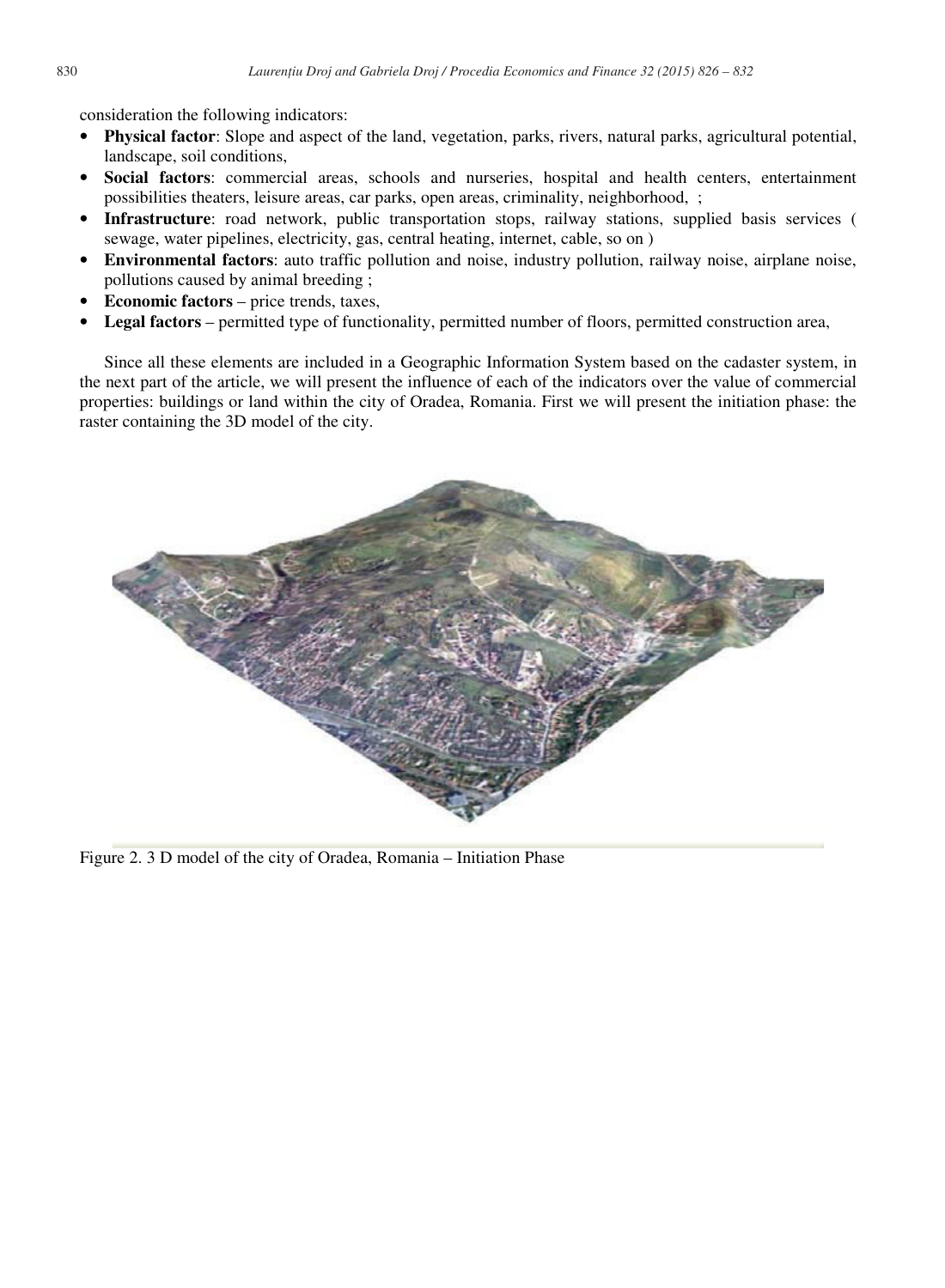

Figure 3. Generation using GIS software of the cadastral information regarding a specific commercial property situated in the city centre of Oradea.



Figure 4. Generation using GIS software of the functionality classification(commercial, industrial, residential) of each building in an area situated in the city centre of Oradea

As can be seen, all these factors are having a decisive influence over the value of a certain industrial and commercial property within the city. It cannot be denied that a prime influence over its value can be directly considered to be the function of the building: residential, industrial or commercial and its compliance with the zoning of the city. It is definitely certain that an industrial building situated in wrong area of the city where through the zoning regulation it is forbidden heavy traffic or pollution and noise has a degreased value in comparison with a similar building located in a special designed industrial area which has also proper infrastructure. The same situation is met when analyzing other factors such as the social factors in case of valuation of leisure or commercial property.

#### **3. CONCLUSIONS**

The current paper tackled the issues regarding the calculation of a value for a commercial property located within the city of Oradea. As can be observed a good assessment of the property value can be obtained by